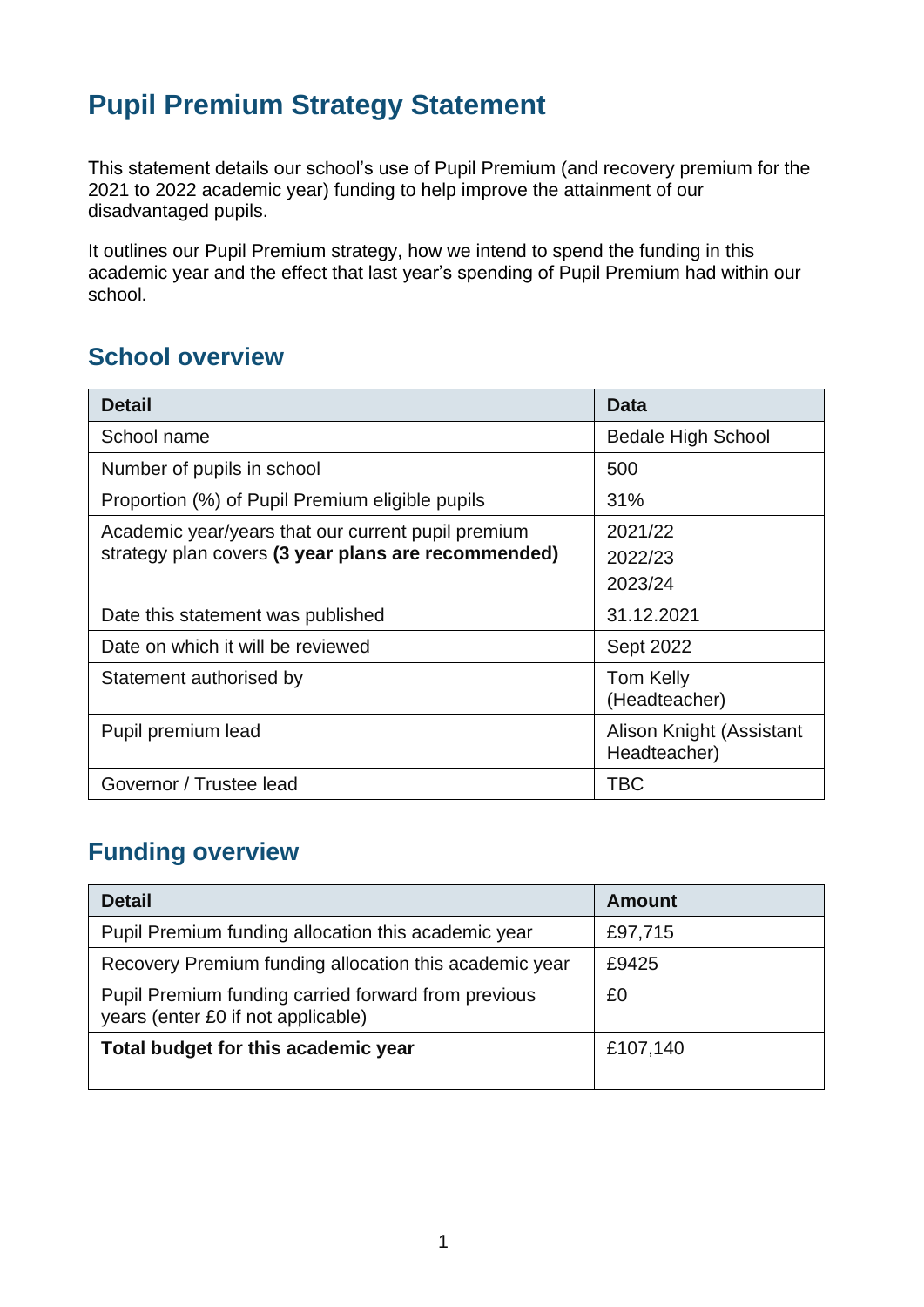# **Part A: Pupil Premium Strategy Plan**

### **Statement of intent**

- Our ultimate objective for our disadvantaged pupils is for their outcomes (academic and holistic) to be in line with those who are not disadvantaged.
- We are developing a challenging, values based 'Bedale curriculum' that inspires all students – especially the disadvantaged – to enable them to realise their potential.
- Our current Pupil Premium strategy plan looks at the holistic picture for those pupils in receipt of Pupil Premium which includes: current and historic attendance, any SEND/CP concerns and academic progress.
- The key principles of our strategy plan are to improve outcomes for disadvantaged pupils and those in receipt of Pupil Premium by focussing on 4 sub categories:
	- Parental engagement
	- Teaching and Learning
	- Role models
	- Aspirations and experiences

### **Challenges**

This details the key challenges to achievement that we have identified among our disadvantaged pupils.

| <b>Challenge</b><br>number | <b>Detail of challenge</b>                                                                                                                                               |
|----------------------------|--------------------------------------------------------------------------------------------------------------------------------------------------------------------------|
|                            | Engagement of parents - communication with school, attendance at<br>events/meetings etc.                                                                                 |
|                            | Lack of progress, and attainment not being in line with those who are not<br>disadvantaged.                                                                              |
| 3                          | Lack of aspiration and commitment to extra-curricular activities                                                                                                         |
| 4                          | Lower attendance of those who are disadvantaged and the proportion of fixed<br>term suspensions for those who are disadvantaged, when compared to non-<br>disadvantaged. |

### **Intended outcomes**

This explains the outcomes we are aiming for **by the end of our current strategy plan**, and how we will measure whether they have been achieved.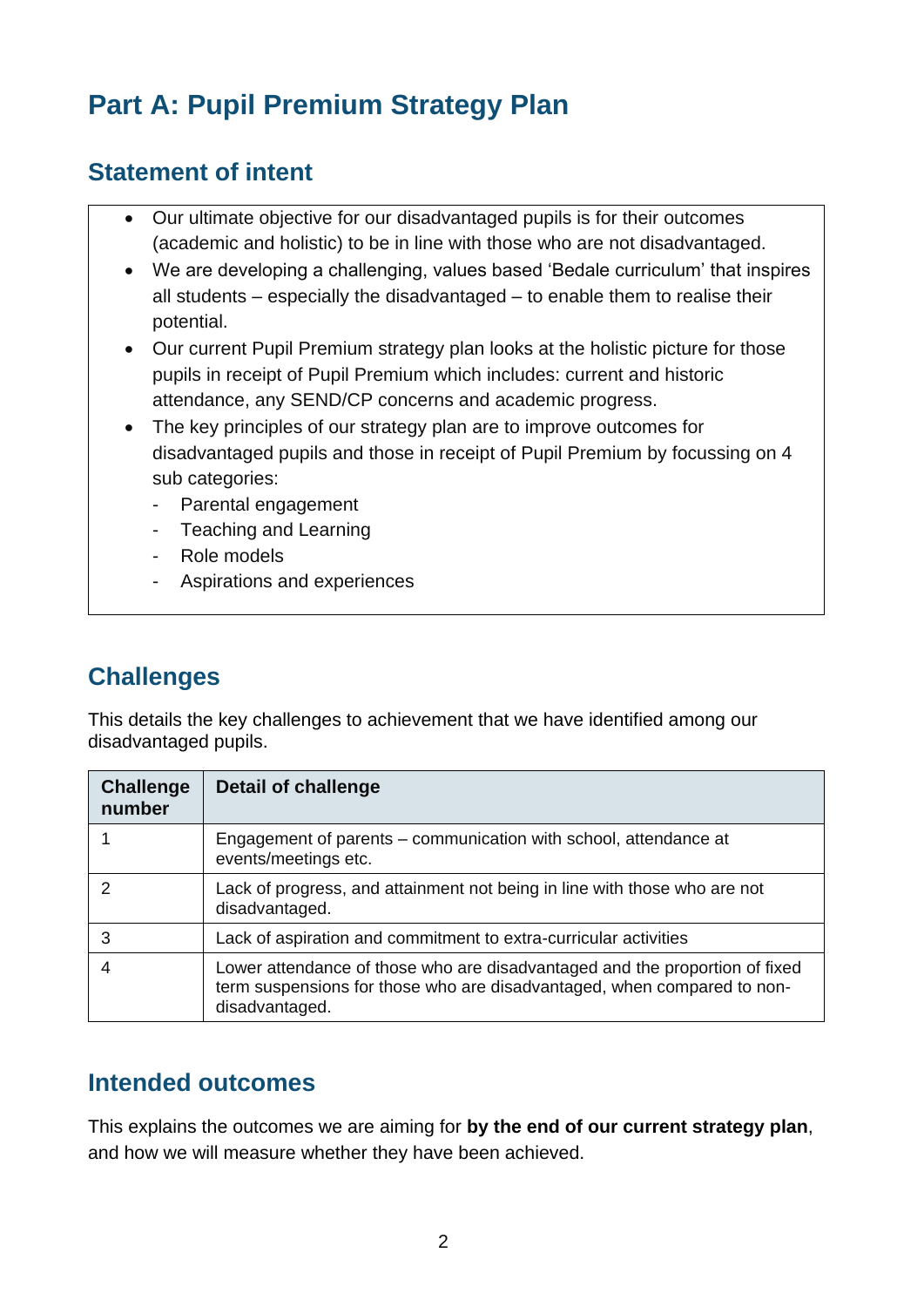| <b>Intended outcome</b>                                                                                                | <b>Success criteria</b>                                                                                                                                                                                                                                                                                                                         |
|------------------------------------------------------------------------------------------------------------------------|-------------------------------------------------------------------------------------------------------------------------------------------------------------------------------------------------------------------------------------------------------------------------------------------------------------------------------------------------|
| Increased engagement from parents of those<br>who are disadvantaged - i.e attendance at<br>meetings and school events. | Attendance analysis of school<br>events.<br>Pre-emptive and intervention<br>communication ahead of school<br>events.                                                                                                                                                                                                                            |
|                                                                                                                        | Follow up from<br>SLT/HOKS/Pastoral around<br>concerns with 'hard to reach'<br>parents who have not attended<br>meetings i.e readmission<br>meetings.<br>Reasonable adjustments for more<br>vulnerable/anxious<br>disadvantaged families.                                                                                                       |
| Signs of improvement in the progress and<br>attainment of those who are disadvantaged.                                 | Data analysis by HOF and SLT of<br>$\qquad \qquad \blacksquare$<br>subgroups at AP points<br>Intervention plans by HOF and<br>$\qquad \qquad \blacksquare$                                                                                                                                                                                      |
|                                                                                                                        | SLT for subgroups at AP points<br>Consistent use of green folders<br>Continuous CPD around QFT and                                                                                                                                                                                                                                              |
|                                                                                                                        | improving outcomes for<br>disadvantaged pupils.                                                                                                                                                                                                                                                                                                 |
| Higher attendance at extra-curricular clubs<br>and activities from disadvantaged pupils.                               | Registers and attendance<br>analysis of extra-curricular clubs.<br>Analysis of student groups for all<br>events/activities (rewards,<br>ambassadors, visits, interviews<br>etc) to monitor ratio of<br>disadvantaged pupils involved.<br>Regular and consistent<br>communication with home to<br>remind families of opportunities<br>available. |
| Signs of improvement in attendance and<br>reduction in fixed term suspensions for<br>disadvantaged pupils.             | Attendance analysis - fortnightly<br>$\qquad \qquad \blacksquare$<br>data monitoring with attendance<br>officer.<br>Peer Attendance review -                                                                                                                                                                                                    |
|                                                                                                                        | disadvantaged will be a line of<br>enquiry.<br>Rigorous use of attendance<br>letters/procedures.                                                                                                                                                                                                                                                |
|                                                                                                                        | Effective use of funding to<br>support Ladder of Intervention<br>and other interventions put in<br>place by school.                                                                                                                                                                                                                             |
|                                                                                                                        | Data analysis of fixed term<br>suspensions to focus on<br>subgroups and early<br>implementation of the Ladder of<br>Intervention.                                                                                                                                                                                                               |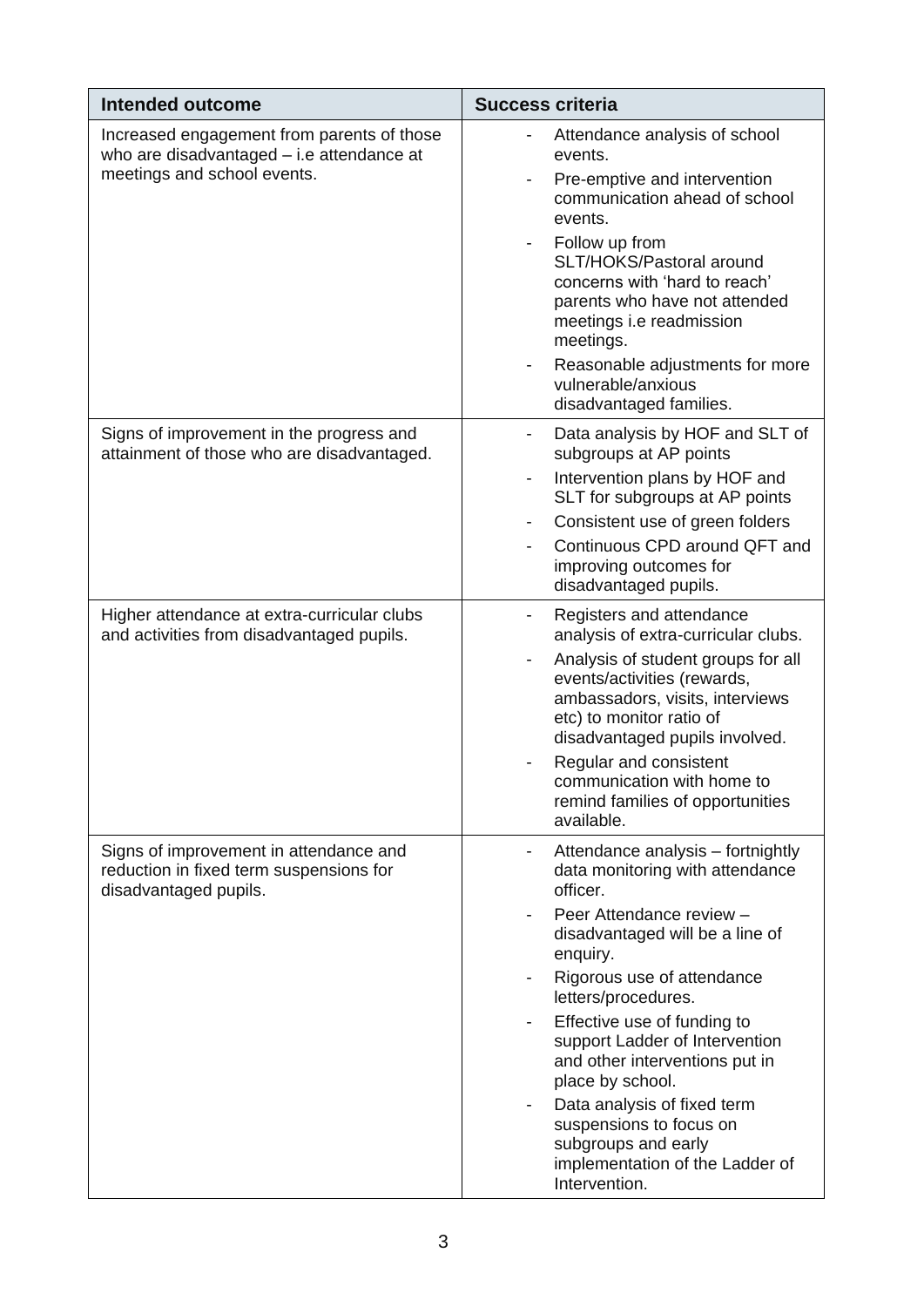## **Activity in this academic year**

This details how we intend to spend our Pupil Premium (and Recovery Premium funding) **this academic year** to address the challenges listed above.

### **Teaching (for example, CPD, recruitment and retention)**

Budgeted cost: £ 14763

| <b>Activity</b> | <b>Evidence that supports this</b><br>approach | <b>Challenge</b><br>number(s)<br>addressed |
|-----------------|------------------------------------------------|--------------------------------------------|
| <b>HLTAs</b>    | EEF evidence.                                  | 2                                          |
|                 | Data analysis.                                 |                                            |
|                 | Faculty review.                                |                                            |
|                 | Pupil voice.                                   |                                            |

#### **Wider strategies (for example, related to attendance, behaviour, wellbeing)**

Budgeted cost: £92,377

| <b>Activity</b>                                           | <b>Evidence that supports this</b><br>approach                                     | <b>Challenge</b><br>number(s)<br>addressed |
|-----------------------------------------------------------|------------------------------------------------------------------------------------|--------------------------------------------|
| Free school meals                                         | School budget                                                                      | All                                        |
| <b>GTA</b>                                                | Student voice.<br>Attendance of meetings and events.<br>Intake of service children | 3                                          |
| <b>HOKS</b>                                               | Increased intake of service children.<br>Pupil and parent voice.<br>Data analysis. | 1, $2$ and $4$                             |
| Pastoral support                                          | NYCC Ladder of intervention.<br>Data analysis.<br>Parent and pupil voice.          | All                                        |
| Miscellaneous (trips,<br>music lessons,<br>resources etc) | Tiered approach – pupil by pupil<br>assessment of need.                            | All                                        |

#### **Total budgeted cost: £107,140**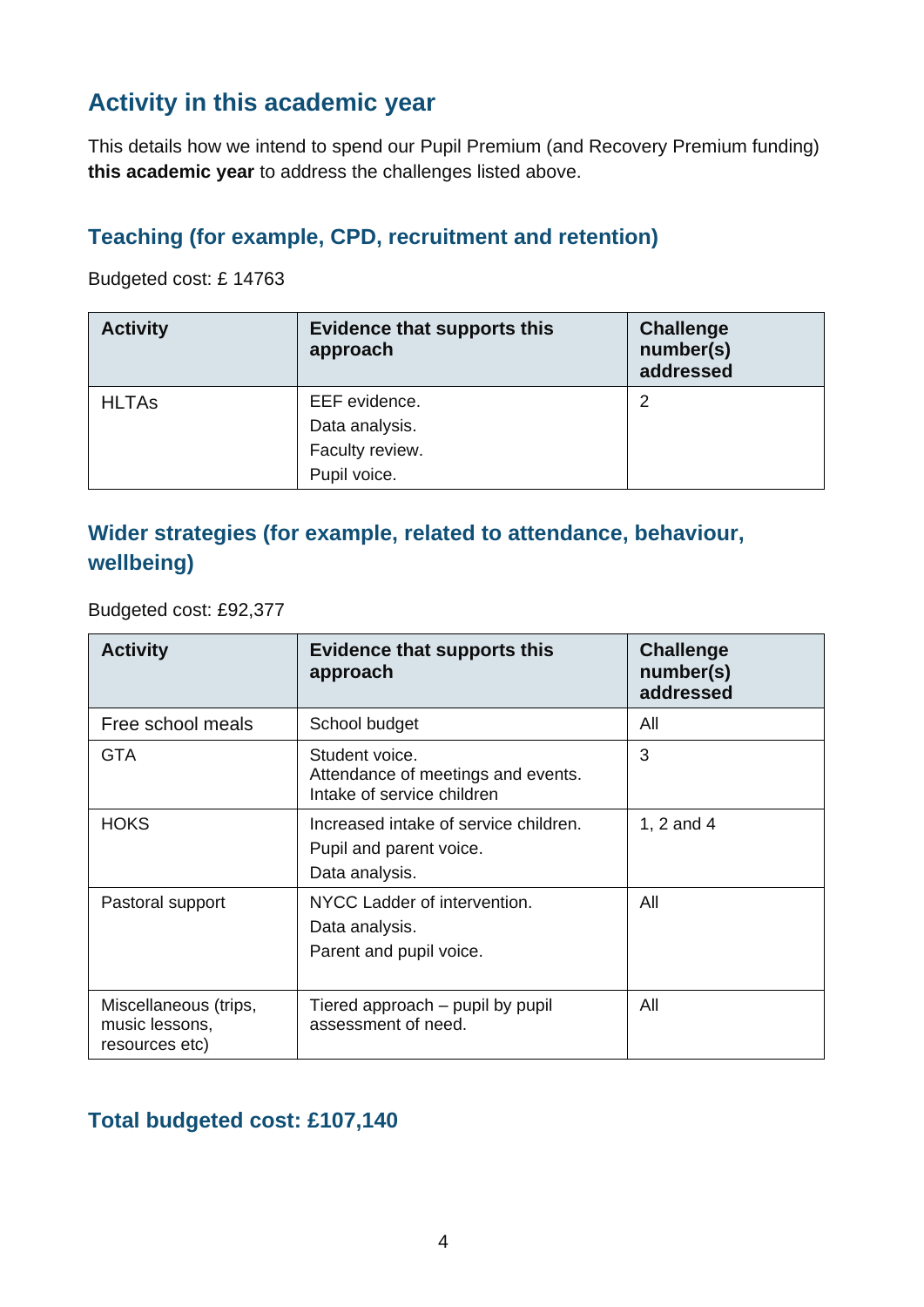# **Part B: Review of outcomes in the previous academic year**

# **Pupil Premium Strategy Outcomes**

This details the impact that our Pupil Premium activity had on pupils in the 2020 to 2021 academic year.

Of those in receipt of Pupil Premium (at the start of the academic year 2021/22:

36% of pupils had good attendance, no SEND concerns or CP concerns and were making good progress.

32% of pupils - with regards to attendance, progress or any SEND/CP concerns pupils were only showing signs of concern in one of these areas.

26% of pupils - with regards to attendance, progress or any SEND/CP concerns pupils were showing signs of concern in two of these areas.

6% of pupils have significant concerns around attendance, progress and SEND/CP concerns and receive bespoke support.

# **Service Pupil Premium Funding (optional)**

*For schools that receive this funding, you may wish to provide the following information:* 

| <b>Measure</b>                                                                    | <b>Details</b>                                                                                                                                                            |
|-----------------------------------------------------------------------------------|---------------------------------------------------------------------------------------------------------------------------------------------------------------------------|
| How did you spend your service Pupil<br>Premium allocation last academic year?    | Non-teaching pastoral care.<br>Social Skills intervention.<br>Non-contact time for Head of Key<br>$\bullet$<br>Stages.<br>GTA - Service children's champion.<br>$\bullet$ |
| What was the impact of that spending on<br>service Pupil Premium eligible pupils? | Consistent pastoral care for those<br>service children who are new to the<br>school – enabling them to transition<br>with support.                                        |
|                                                                                   | Integration of some service children<br>$\bullet$<br>into our social skills intervention<br>groups to help with friendships and<br>anxiety.                               |
|                                                                                   | An ongoing, steady intake of service<br>$\bullet$<br>children on to school roll.                                                                                          |
|                                                                                   | Heads of Key stage are able to meet<br>$\bullet$<br>with pupils and parents to plan a well                                                                                |